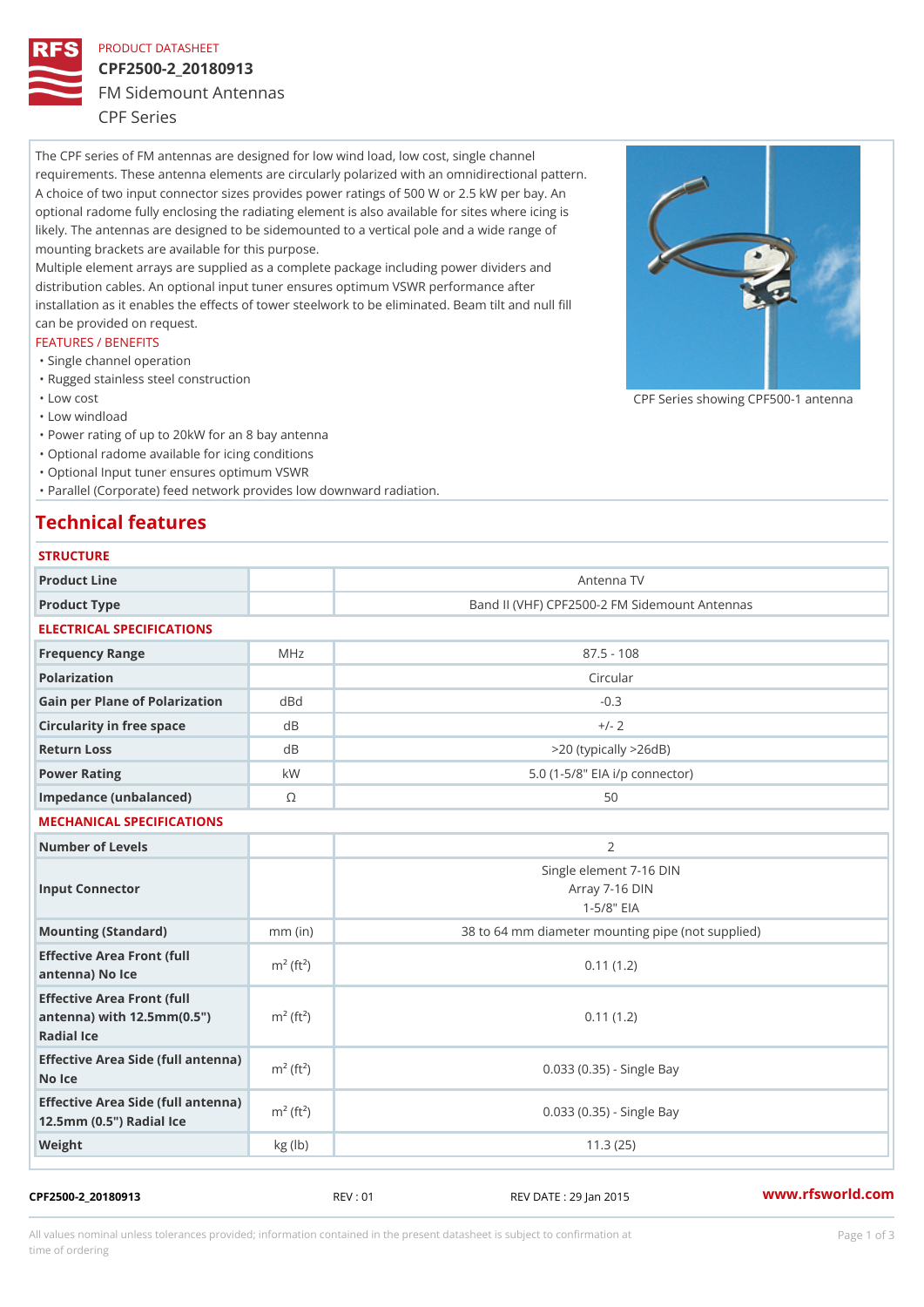## PRODUCT DATASHEET

CPF2500-2\_20180913 FM Sidemount Antennas CPF Series

| PACKAGING INFORMATION                 |                 |  |  |
|---------------------------------------|-----------------|--|--|
| Shipping Weight, Kg (lb) kg (lb)      | 11.3()          |  |  |
| MATERIAL                              |                 |  |  |
| Material                              | Stainless Steel |  |  |
| Material - Radome                     | Stainless Steel |  |  |
| Material - Insulators                 | Stainless Steel |  |  |
| Material - Support Pole /<br>Mounting | Stainless Steel |  |  |
| Material - Reflecting Screen          | Stainless Steel |  |  |

CPF2500-2\_20180913 REV : 01 REV DATE : 29 Jan 2015 [www.](https://www.rfsworld.com)rfsworld.com